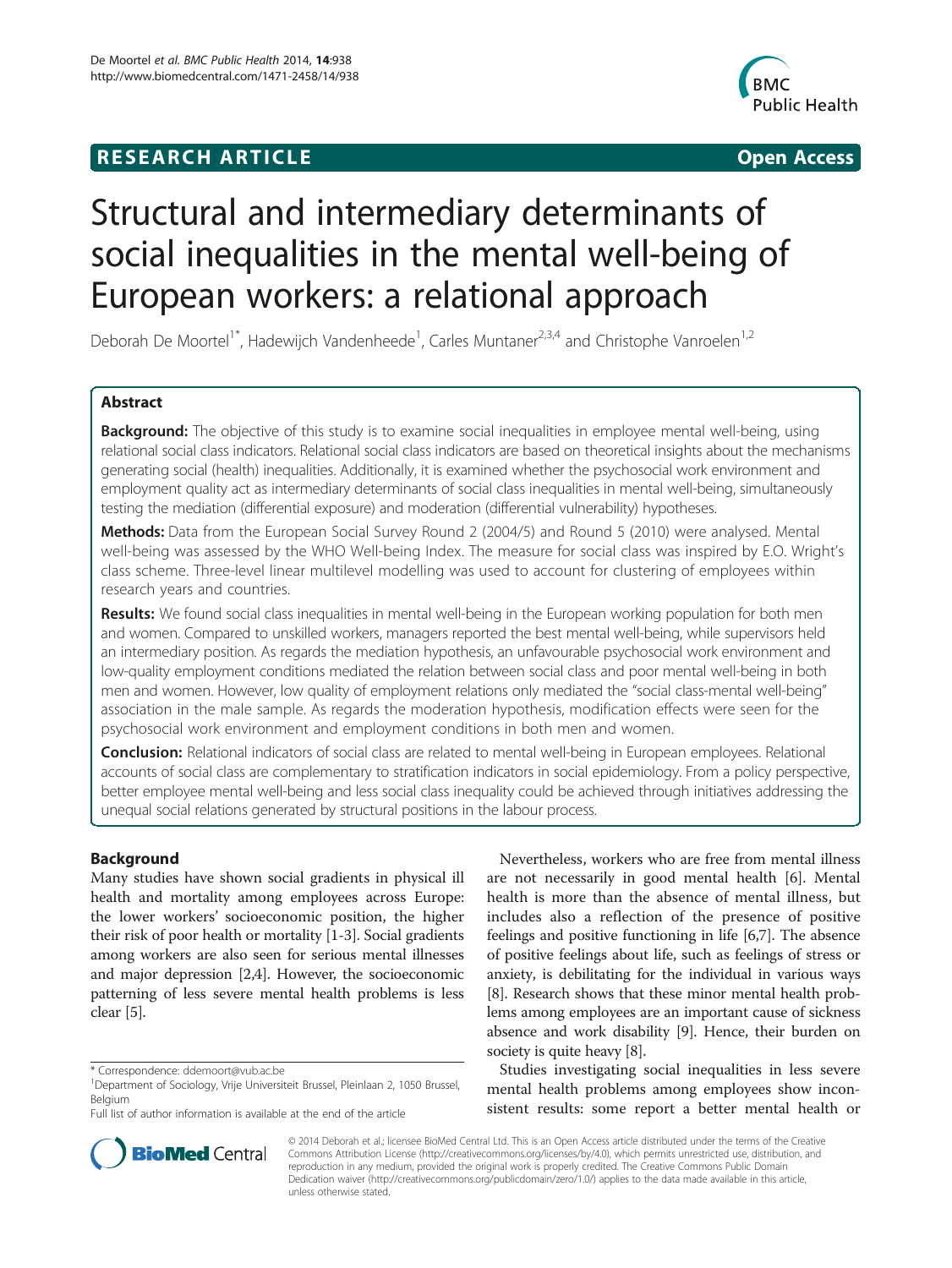well-being for employees in lower socioeconomic positions, while other studies find the associations to be statistically insignificant [[10-13\]](#page-11-0).

One of the reasons for contradictory findings might lie with the measures for socioeconomic position most researchers are using. Often they have no explicit underlying theoretical framework [\[14,15\]](#page-11-0). In empirical social epidemiological research, socioeconomic position is commonly measured as "social stratification" - that is, as a gradient based on for instance income or years/grades of education [[16](#page-11-0)]. These measures typically do not reveal the social mechanisms that explain how individuals accumulate different levels of material and psychosocial resources [\[17](#page-11-0)]. Unlike measures of social stratification, relational social class indicators are based on theoretical insights about the mechanisms generating social (health) inequalities. Among workers, unequal social relations are generated by structural positions of dominance and subordination in the labour process. It can be assumed that these unequal relations are the core processes generating mental health inequalities. The social class approach represents thus a framework complementary to social stratification, tapping into parts of social health variations not captured by conventional measures of social stratification [\[18](#page-11-0)].

Another reason for contradictory findings might be the limited adequacy of a gradient approach for the identification of minor mental health problems related to specific "roles" in the production process. Previous research found better mental health in workers without supervisory authority than in low-level supervisors due to the special structural position of supervisors [\[16](#page-11-0)]. Supervisors are subjected to the pressure of upper management's control, while having responsibilities over subordinate workers. At the same time they exert little influence over company policy. In other words, because of their social role in the labour process, supervisors may have particular difficulties to deal with high demands and low control at work [[16](#page-11-0)]. This finding gives support to Wright's "contradictory class location" hypothesis [[19](#page-11-0)]. It can be assumed that the "contradictory class location" of supervisors is likely to result in poorer mental health, whereas lower classified workers are likely to have better mental health. Descriptive, gradient-wise indicators may "hide" less favourable mental health outcomes of higher classified groups [\[20\]](#page-11-0).

First, more research is needed on social inequalities in minor mental health problems in European employees, using a relational social class approach and taking workers' specific roles into the production process into account. In this study mental well-being (as measured by the WHO Well-being Index) will be used as an indicator of minor mental health problems. High mental well-being is increasingly recognised by policy makers and health

advocates as an indicator of good mental health [\[21](#page-11-0)]. Second, the role of contemporary work and employment arrangements in the relationship between social class and employees' well-being should be explored. Previous research showed that exposure to adverse work and employment characteristics is mediating (explaining) the association between social class and self-reported health: workers in less empowered, more exploited classes are more frequently exposed to adverse work and employment characteristics, than workers in more empowered, less exploited classes [[18](#page-11-0)]. However, adverse work and employment exposures could also moderate the relation between mental well-being and social class, in the same way as these exposures have shown to moderate the relation between measures of social stratification and health outcomes [[22\]](#page-11-0). In other words, workers in less empowered, more exploited classes could be more vulnerable to adverse work and employment characteristics, resulting in worse mental well-being, compared to more empowered, less exploited classes. Both differential vulnerability and differential exposure of employees to adverse work and employment characteristics should be examined when studying social inequalities in mental well-being.

## Structural and intermediary determinants of mental health inequalities

Mental health inequity has structural and intermediary determinants in which structural determinants come first in the causal process [\[23,24](#page-11-0)]. Structural determinants of health inequalities are social, economic and political mechanisms which generate social class inequalities in society [[24\]](#page-11-0). Social class can be considered a structural determinant of mental health, while situational characteristics (such as job quality) can be considered as a mechanism interfering with the relation between social class and mental health.

According to Wright [\[25](#page-11-0)], employees sell their labour power to the owners of productive assets (employers) who extract labour effort from them. Some employees, such as managers and supervisors, receive delegated authority from employers: they have the power to supervise subordinates and give them positive and negative sanctions. Managers and supervisors dominate (hire, fire, promote, demote) subordinates, but are controlled by employers themselves. This is why Wright [[25](#page-11-0)] argues that supervisors and managers occupy a contradictory location within class relations. Managers and supervisors also differ from each other: managers are able to influence organisational decision-making, while supervisors are not [\[25](#page-11-0)]. Furthermore, employees who possess high levels of skills (so-called "experts"), are potentially in a privileged appropriation location within the class structure, because their specific skills or expertise are highly valued on the labour market [\[25\]](#page-11-0). Emphasising individuals' location within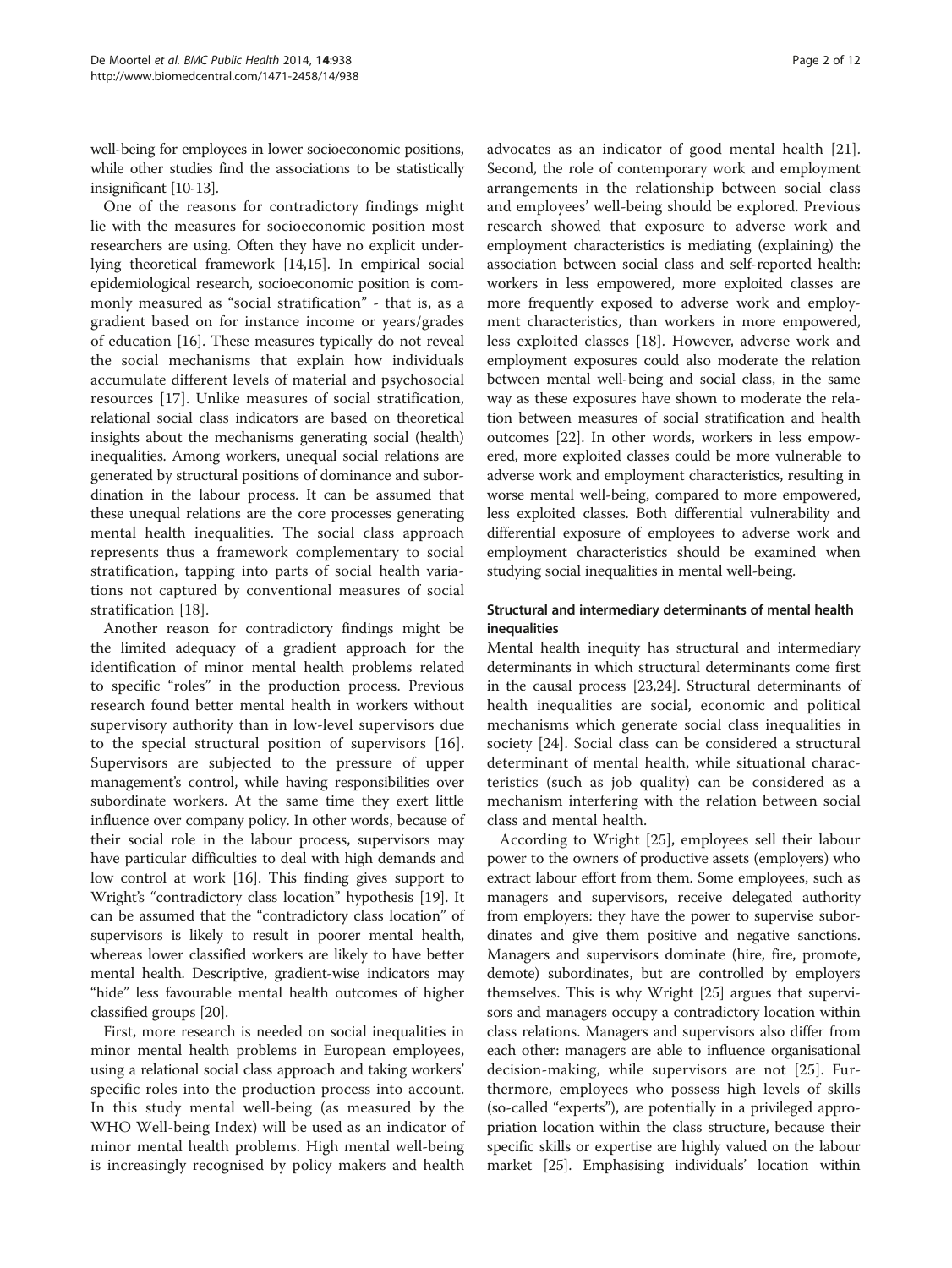these structural sets of relations calls attention to the on-going tensions between managers, supervisors and workers with different levels of skills and expertise, generating social inequalities in mental health [[19\]](#page-11-0). A Spanish study found that the repeated experience of organizational control at work protected most upper-level managers against mood and anxiety disorders. This study also showed that low-level supervisors reported higher rates of depression and anxiety than both high-level managers and non-supervisory workers. Moreover, experts were found to enjoy better health than non-experts [[16](#page-11-0)]. We hypothesize that in the European employee population, compared to workers, managers report better mental well-being, while supervisors present worse mental wellbeing. We furthermore expect experts to report better mental well-being than non-expert employees.

The position in the class structure also shapes specific determinants of health status [[24\]](#page-11-0). As mentioned earlier, based on their class position, individuals experience differences in exposure and vulnerability to healthcompromising conditions [[26,27\]](#page-11-0). These conditions, such as unfavourable working conditions, operate as intermediary determinants of health inequalities. In empirical studies, intermediary determinants of health inequalities among workers are usually assessed through indicators of the psychosocial work environment [\[2,28\]](#page-11-0). For instance, using the Demand-Control model: high psychological demands have a detrimental effect on mental health, while high job control is related to better mental health [[29](#page-11-0)]. However, compromised employment quality is also found to be negatively associated with mental health [[30](#page-11-0)]. Employment quality encompasses two conceptual dimensions: employment conditions (contract security, working times, income and rights, and employability) and employment relations (empowerment and representation) [[31](#page-11-0)]. Both studies on employment conditions and studies on employment relations found negative associations with workers' well-being [\[32,33\]](#page-11-0). We hypothesize that the association between social class and mental well-being can partially be explained by differential exposure (the mediation hypothesis) and differential vulnerability (the moderation hypothesis) to the psychosocial work environment, employment conditions and employment relations.

## Methods

## Data

This study is based on secondary data, namely on a pooled dataset of Round 2 (2004/5) and 5 (2010) of the European Social Survey (ESS). In these rounds, the questionnaire contained a supplementary module on family, work and well-being. Due to the exclusive use of secondary data (ESS data), which is available to the public, no ethical approval is required for this study. The ESS includes representative samples of persons aged 15 and over, who are resident in European countries. This study focuses on European wage earners. Respondents not in waged employment or older than 65 were excluded from the analyses. In addition, only data from countries that participated in both ESS rounds were retained. This left us with data from 19 European countries (Belgium, Czech Republic, Denmark, Estonia, Finland, France, Germany, Greece, Hungary, Ireland, Netherlands, Norway, Poland, Slovakia, Slovenia, Spain, Sweden, Switzerland, and United Kingdom) to analyse, and a total sample of 15,030 male and 14,683 female employees. For the multivariate analyses, we applied complete case analysis reducing the number of respondents to 14,583 male and 14,164 female employees.

#### Measures

For all "scale" variables goes that they were normalised to range from 0 to 10, with 10 being the least-favourable situation [\[34](#page-11-0)]. Whenever an item was missing on the scale or the combined variables, this item was attributed a value using expectation-maximisation as imputation method [\[35](#page-11-0)].

## Social class

The indicators of social class were inspired by Wright's social class scheme and were obtained through the combination of the International Standard Classification of Occupations (ISCO), the International Standard Classification of Education (ISCED), and a question on whether the employee is responsible for supervising other employees. First, three categories were created: managers, supervisors and workers. Employees in occupational group ISCO 1 were considered managers as these occupations are characterised by a high level of organisational control. Non-managers who reported to be responsible for supervising other employees were considered supervisors. All other employees were considered workers. Second, within these three categories, another subdivision was made using ISCED: "unskilled" (up to lower secondary); "semi-skilled" (up to postsecondary non-tertiary); and "experts" (completed tertiary education). Because of sample size limitations, in the multivariate analyses, unskilled and semi-skilled supervisors on one hand, and unskilled and semi-skilled managers on the other were pooled together (resulting in non-expert supervisors and non-expert managers respectively).

#### Poor mental well-being

Poor mental well-being was measured by three items from the WHO-5 Well-being Index [[36\]](#page-11-0). The WHO-5 Well-being Index is a measure of positive affect [\[37](#page-11-0)]. The ESS 2010 only contained three of the original five items of the WHO-5 Well-being Index [[36\]](#page-11-0). However, the internal consistency of the Well-being Index has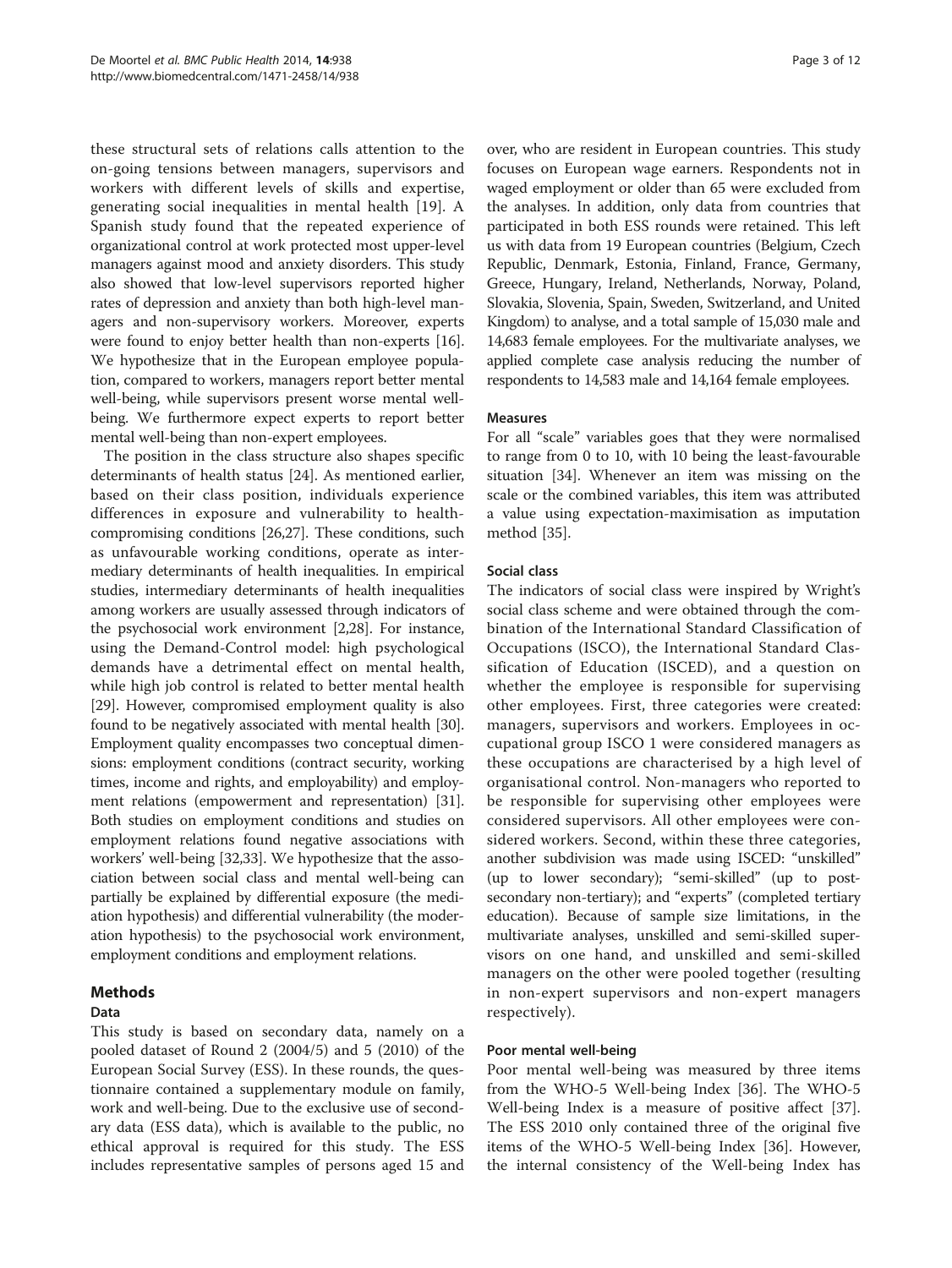proven to be excellent. The three items have a Cronbach's alpha of 0.81 across the whole ESS 2010 sample and a Cronbach's alpha of 0.78 across the study sample, which is only marginally lower than the Cronbach's alpha of 0.82 found across the whole ESS 2004 sample which contained all five items from the WHO-5 Well-being index [[36](#page-11-0)]. Consequently, we can be confident that the use of the three-item scale does not lead to different results. The questions included were: (1) over the last two weeks I have felt cheerful and in good spirits, (2) over the last two weeks I have felt calm and relaxed, and (3) over the last two weeks I have felt active and vigorous [\[37\]](#page-11-0). Answers range from (1) "All of the time" to (6) "At no time". The item scores were summed and then normalised to a 0 to 10 range.

#### Psychosocial work characteristics

The psychosocial work characteristics were measured by the Demand-Control model [[29\]](#page-11-0). Sum scales for low skill discretion and low autonomy were created. Low skill discretion is measured by three items: (1) variety in work; (2) job requires learning new things; and (3) how long for somebody with the right qualifications to learn to do your job well. The low autonomy scale also consists of three items: (1) allowed to decide how daily work is organised; (2) can decide time start/finish work; and (3) allowed to choose/change pace of work. High psychological demands are based on a five-point Likert item: "I have never enough time to get everything done in my job".

## Employment quality

A multidimensional construct was created to assess employment quality (encompassing employment conditions and relations) [[31\]](#page-11-0).

Five indicators were selected to reflect the four dimensions of the quality of employment conditions: contract type, income, irregular and/or unsocial working hours, employment status, and lack of training. Contract type is a categorical variable distinguishing between "permanent contract", "non-permanent contract" and "no contract". Income is measured by combining two questions: a question on the perception of the current household income being sufficient (or not) and a question on the proportion of household income the respondent provides for (main or contributory earner). Measuring income sufficiency at the household is appropriate, since income - although related to individual employment situations - is a concern mostly situated at the household level. The income indicator consists of three categories: "sufficient household income"; "contributory earner with insufficient household income"; and "main earner with insufficient household income". Employment status is a categorical variable distinguishing between "full-time", "part-time" and "involuntary part-time" employment. The involuntary nature of part-

time employment is included to control for personal preferences of the employees. Involuntary part-time employees are the respondents who work part-time (≤35 hours), but wish to work more hours. Irregular and/or unsocial working hours is measured by 4 items: (1) working weekends; (2) working evenings/nights; (3) working overtime at short notice and (4) intensive working hours. As a first step, a scale for unsocial hours was created, combining "working weekends" with "working evenings and nights" (Pearson correlation = 0.472 and Cronbach's  $\alpha$  = 0.640). Subsequently, the scale for unsocial working hours was added to the indicators for "working overtime at short notice" and "intensive working hours", resulting in an overall scale for irregular and/or unsocial working hours (Cronbach's  $\alpha$  = 0.604). Lack of training is measured by a yes-no question on having been on a course for work during the last 12 months.

The quality of employment relations was measured by lack of co-worker support and lack of representation, reflecting the two dimensions of the quality of employment relations. Lack of co-worker support was assessed using the following question: "In current job: I can get support/help from my co-workers when needed", and response categories were "not at all true", "a little true", "quite true" and "very true". This indicator was dichotomised, with the category "not at all true" being considered as the low-support group. Lack of representation is measured through a yes-no question on the membership of a trade union or similar organisation.

In order to control for background characteristics, age was included in our statistical models. Age was recoded into three age groups: 15–29, 30–49 and 50–65. The age categories respond to the three main periods in a working career: lift-off (15–29 years), mid-career period (30–49 years) and end-of career period (50–65 years) [\[38\]](#page-11-0).

#### Statistical analyses

All analyses were sex specific. First, descriptive analyses were conducted. For all categories of the categorical variables, we determined the mean on the poor mental well-being scale. Differences in mean mental well-being between the categories were assessed with a series of one-way analysis of variance tests (ANOVA). For continuous independent variables, Pearson's correlations were calculated between each variable and poor mental wellbeing. Throughout the descriptive analyses, data have been weighted by population weights correcting for population size and by design weights correcting for unequal selection chances. The descriptive analyses were performed using SPSS version 22.

In the multivariate analyses, three-level linear multilevel models were applied to statistically account for the clustering of the sampled employees within research years and countries. Individual employees at level-1 are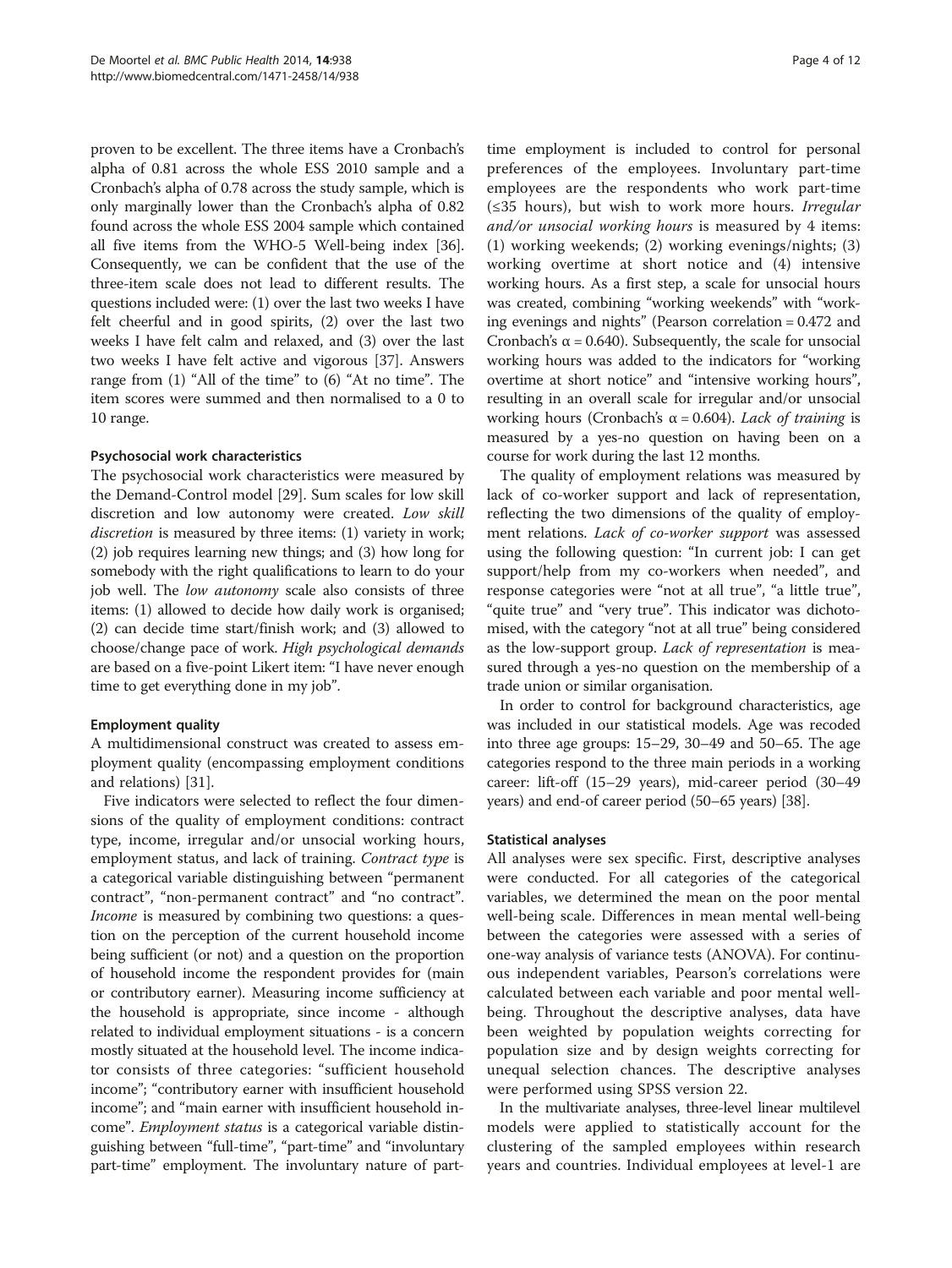nested within 38 country-year-cohorts at level-2, and country-year-cohorts are nested within 19 European countries at level-3. First, a three-level random intercepts model was estimated as a reference model, only including the individual background variable age. Second, indicators of social class were included in the reference model in order to estimate the distribution of poor mental wellbeing across social classes (Model 1). As this model only provides the differences between social classes as compared to the reference category (unskilled workers), we also fitted Model 1 extended by the interactions between skill level (unskilled, semi-skilled and expert) and social class (worker, supervisor and manager), obtaining similar results (not shown). Third, to test the mediation hypothesis (differential exposure), Model 1 was extended by indicators for the psychosocial work environment, the employment conditions and employment relations in Model 2, 3, and 4 respectively. Finally, to test the moderation hypothesis (differential vulnerability), Model 2, 3 and 4 were extended by the interactions between the indicators of social class and each set of intermediary determinants. All continous scales, except the poor mental well-being scale, were grand mean centered. At all steps, parameter effects of the covariates in relation with poor mental well-being are presented as coefficient estimates, with their related standard errors (SE). Multivariate analyses were carried out using Stata version 12.

## Results

## Description of the population

Table [1](#page-5-0) provides the description of the study population, the mean poor mental well-being scores and the statistical differences between groups. The largest part of the population belonged to the class of semi-skilled workers (35.3% for women and 31.3% for men). We found marked gender differences in social classes (10.6% of men were managers compared to only 5.6% of women). The mean poor mental well-being score was highest among unskilled workers for women and among expert supervisors for men. Having no contract, an unfavourable income situation, holding an involuntary part-time job (for women), having a lack of training (for men) and a lack of co-worker support implied higher mean poor mental well-being scores. The mean poor mental well-being score was not statistically different for members and non-members of a trade union; therefore being a member of a trade union was omitted from the multivariate analyses. The psychosocial work environment was related to poor mental well-being. Low skill discretion (correlation is 0.07 for women and 0.05 for men), low autonomy (correlation is 0.05 for women and 0.03 for men) and high psychological demands (correlation is 0.07 for women and 0.11 for men) were positively, but weakly correlated to poor mental well-being. The correlation between irregular and/or unsocial working hours and poor mental well-being was also positive and weak (correlation is 0.03 for women and 0.05 for men).

#### Mediation hypothesis

Table [2](#page-7-0) shows social class, psychosocial work environment, employment conditions and relations to be related to poor mental well-being for the female sample. The reference model indicates that there are significant differences in mean poor mental well-being scores between the different age groups. Employed women between 30 and 49 years have a mean poor mental well-being score that is 0.246 points (SE = 0.044) higher compared to employees between 15 and 29 years of age. Employed women between 50 and 65 years have a mean poor mental well-being score that is 0.230 points  $(SE = 0.050)$  higher compared to the youngest age group.

In Model 1, including social class, expert managers on average report the lowest poor mental well-being scores compared to unskilled workers, while supervisors hold an intermediary position. When the indicators for the psychosocial work environment are added (Model 2), all significant associations between social class and mental well-being disappear. Low skill discretion ( $b = 0.095$ ; SE = 0.008), low autonomy ( $b = 0.033$ ; SE = 0.007) and high psychological demands ( $b = 0.069$ ;  $SE = 0.006$ ) are positively associated with poor mental well-being. Adding the indicators for employment conditions (Model 3), also discards all significant associations of mental well-being and social class, except for non-expert supervisors. They still report a poorer mental well-being score than unskilled workers  $(b = -0.178; SE = 0.072)$ . Employed women without a contract report a mean poor mental well-being score that is  $0.175$  points (SE = 0.082) higher compared to female employees holding a permanent contract. Employees who perceive their household income as insufficient report a higher mean poor mental well-being score compared to employees who perceive their household income as sufficient. Employed women working involuntary parttime report a mean poor mental well-being score that is 0.162 points  $(SE = 0.071)$  higher compared to full-time workers. Poor mental well-being furthermore increases, as the degree of irregular and/or unsocial working hours increases ( $b = 0.057$ ;  $SE = 0.008$ ). When the indicator for employment relations is added (Model 4), all previous significant associations between poor mental well-being and social class remain. Employed women reporting a lack of co-worker support have a poor mental well-being score that is  $0.490$  points (SE = 0.071) higher compared to those not reporting a lack of support.

Table [3](#page-8-0) shows social class, psychosocial work environment, employment conditions and relations to be related to poor mental well-being for the male sample. The reference model indicates significant differences in the mean poor mental well-being scores between the different age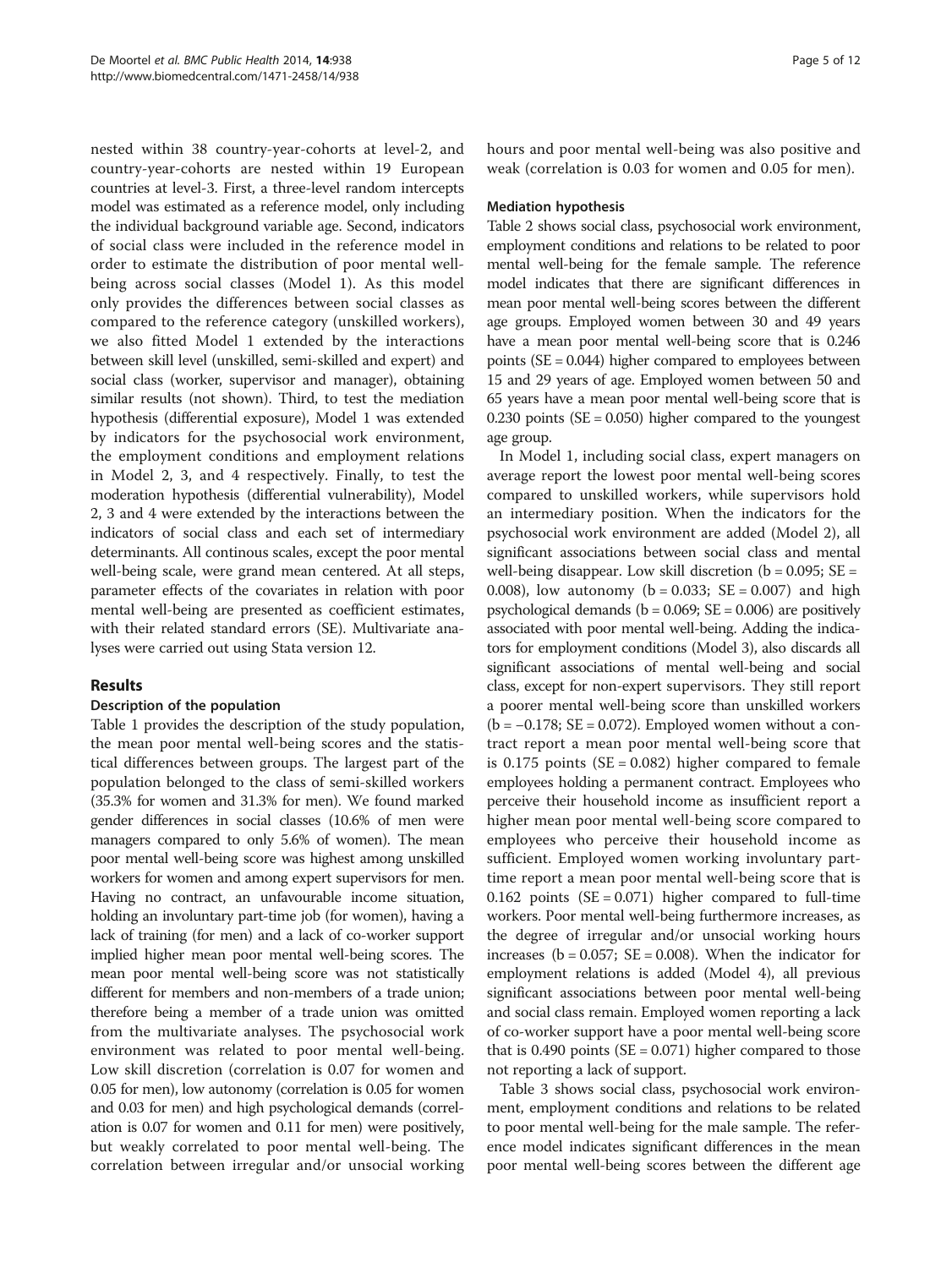## <span id="page-5-0"></span>Table 1 Description of the population studied (number and percentages) and their average score on poor mental well-being (Population in salaried employment, 15–64 years old, ESS Round 2 and 5 (weighted))

| <b>Variables</b>                                       | Women $(n = 13,092)$ |      |                                      |       | Men (n = 13,928) |      |                                      |       |
|--------------------------------------------------------|----------------------|------|--------------------------------------|-------|------------------|------|--------------------------------------|-------|
|                                                        | n                    | %    | Mean poor mental<br>well-being score | Sig.  | n                | %    | Mean poor mental<br>well-being score | Sig.  |
| Social class                                           |                      |      |                                      | 0.000 |                  |      |                                      | 0.048 |
| Workers unskilled                                      | 2067                 | 15.8 | 3.9                                  |       | 1958             | 14.1 | 3.3                                  |       |
| Workers semi-skilled                                   | 4626                 | 35.3 | 3.6                                  |       | 4363             | 31.3 | 3.4                                  |       |
| Workers experts                                        | 2875                 | 22.0 | 3.5                                  |       | 1892             | 13.6 | 3.4                                  |       |
| Supervisors unskilled                                  | 296                  | 2.3  | 3.4                                  |       | 584              | 4.2  | 3.2                                  |       |
| Supervisors semi-skilled                               | 1105                 | 8.4  | 3.4                                  |       | 2000             | 14.4 | 3.2                                  |       |
| Supervisors experts                                    | 1387                 | 10.6 | 3.6                                  |       | 1652             | 11.9 | 3.4                                  |       |
| Managers unskilled                                     | 92                   | 0.7  | 3.5                                  |       | 131              | 0.9  | 3.2                                  |       |
| Managers semi-skilled                                  | 247                  | 1.9  | 3.8                                  |       | 458              | 3.3  | 3.4                                  |       |
| Managers experts                                       | 396                  | 3.0  | 3.6                                  |       | 890              | 6.4  | 3.3                                  |       |
| Age groups                                             |                      |      |                                      | 0.000 |                  |      |                                      | 0.000 |
| 15-29 years                                            | 2494                 | 19.1 | 3.4                                  |       | 2726             | 19.6 | 3.1                                  |       |
| 30-49 years                                            | 7200                 | 55.0 | 3.7                                  |       | 7527             | 54.0 | 3.4                                  |       |
| 50 or more years                                       | 3398                 | 26.0 | 3.7                                  |       | 3674             | 26.4 | 3.3                                  |       |
| Psychosocial work characteristics                      |                      |      |                                      |       |                  |      |                                      |       |
| Low skill discretion <sup>a</sup>                      |                      |      | 4.5(2.4)                             |       |                  |      | 4.1(2.3)                             |       |
| Low autonomy <sup>a</sup>                              |                      |      | 5.1(2.6)                             |       |                  |      | 4.8(2.8)                             |       |
| High psychological demands <sup>a</sup>                |                      |      | 5.3(3.0)                             |       |                  |      | 5.2(2.9)                             |       |
| <b>Employment conditions</b>                           |                      |      |                                      |       |                  |      |                                      |       |
| Type of contract                                       |                      |      |                                      | 0.000 |                  |      |                                      | 0.000 |
| Permanent                                              | 10237                | 81.4 | 3.6                                  |       | 11169            | 82.2 | 3.3                                  |       |
| Non-permanent                                          | 1807                 | 14.4 | 3.5                                  |       | 1846             | 13.6 | 3.1                                  |       |
| No contract                                            | 529                  | 4.2  | 4.1                                  |       | 576              | 4.2  | 3.7                                  |       |
| <i>Income</i>                                          |                      |      |                                      | 0.000 |                  |      |                                      | 0.000 |
| Sufficient household income                            | 11073                | 84.6 | 3.4                                  |       | 11975            | 86.0 | 3.2                                  |       |
| Contributory earner with insufficient household income | 760                  | 5.8  | 4.3                                  |       | 327              | 2.3  | 3.9                                  |       |
| Main earner with insufficient household income         | 1258                 | 9.6  | 4.6                                  |       | 1626             | 11.7 | 4.1                                  |       |
| Irregular and/or unsocial working hours <sup>a</sup>   |                      |      | 2.6(2.2)                             |       |                  |      | 3.8(2.5)                             |       |
| Employment status                                      |                      |      |                                      |       |                  |      |                                      |       |
| Full-time                                              | 8822                 | 67.4 | 3.6                                  | 0.001 | 12859            | 92.3 | 3.3                                  | 0.118 |
| Part-time                                              | 3474                 | 26.5 | 3.7                                  |       | 552              | 4.0  | 3.2                                  |       |
| Involuntary Part-time                                  | 795                  | 6.1  | 3.8                                  |       | 517              | 3.7  | 3.4                                  |       |
| Training                                               |                      |      |                                      | 0.154 |                  |      |                                      | 0.001 |
| Yes                                                    | 6158                 | 47.1 | 3.6                                  |       | 6143             | 44.2 | 3.3                                  |       |
| No                                                     | 6911                 | 52.9 | 3.6                                  |       | 7743             | 55.8 | 3.4                                  |       |
| <b>Employment relations</b>                            |                      |      |                                      |       |                  |      |                                      |       |
| Support from co-workers                                |                      |      |                                      | 0.000 |                  |      |                                      | 0.000 |
| Yes                                                    | 11939                | 92.6 | 3.6                                  |       | 13167            | 95.3 | 3.3                                  |       |
| No                                                     | 952                  | 7.4  | 4.2                                  |       | 648              | 4.7  | 3.9                                  |       |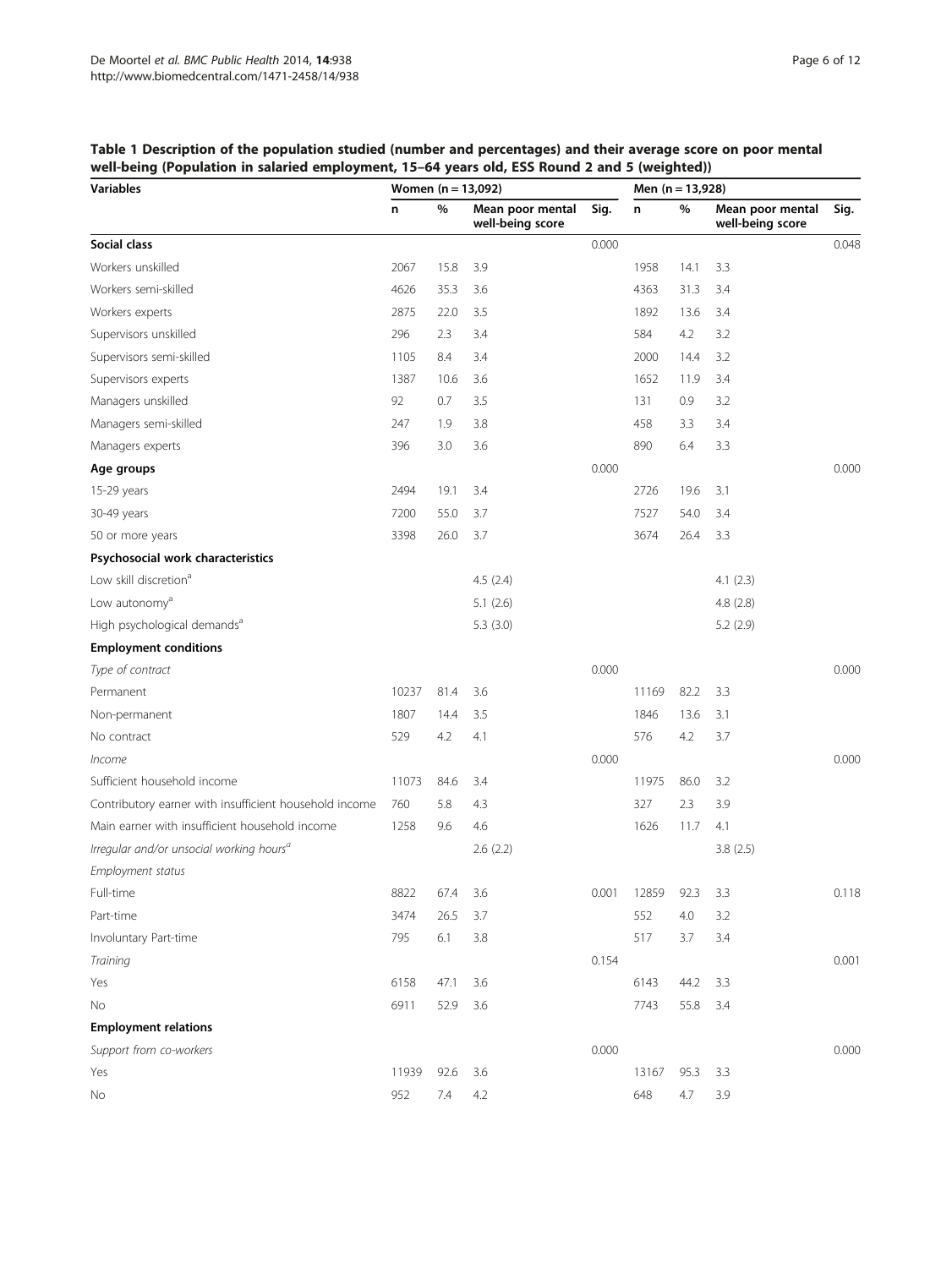| - -                                 |      |                |          |       |                |          | .        |       |
|-------------------------------------|------|----------------|----------|-------|----------------|----------|----------|-------|
| Member of trade union               |      |                |          | 0.424 |                |          |          | 0.357 |
| Yes                                 | 2984 |                | 22.9 3.6 |       | 3277           | 23.6 3.3 |          |       |
| <b>No</b>                           |      | 10073 77.1 3.6 |          |       | 10617 76.4 3.3 |          |          |       |
| Poor mental well-being <sup>a</sup> |      |                | 3.6(2.0) |       |                |          | 3.3(1.9) |       |
|                                     |      |                |          |       |                |          |          |       |

Table 1 Description of the population studied (number and percentages) and their average score on poor mental well-being (Population in salaried employment, 15–64 years old, ESS Round 2 and 5 (weighted)) (Continued)

<sup>a</sup>SE between parentheses.

groups. Male employees between 30 and 49 years have a mean poor mental well-being score that is 0.294 points  $(SE = 0.041)$  higher compared to employees between 15 and 29 years. Male employees between 50 and 65 years have a mean poor mental well-being that is 0.221 points  $(SE = 0.046)$  higher compared to the youngest age group.

The social class indicators are added in Model 1, showing that compared to unskilled workers, non-expert managers report the lowest mean poor mental well-being scores and supervisors hold an intermediary position. When the indicators for the psychosocial work environment are added (Model 2), all significant associations between poor mental well-being and the social class indicators disappear, except for expert workers. Low skill discretion (b = 0.090; SE = 0.008), low autonomy (b = 0.034;  $SE = 0.007$ ) and high psychological demands ( $b = 0087$ ;  $SE = 0.006$ ) are positively associated with poor mental wellbeing. Adding the indicators for employment conditions to Model 1 (Model 3) discards all significant associations of mental well-being and social class, except for expert workers. Employees who perceive their household income as insufficient report a higher mean poor mental wellbeing score compared to employees who perceive their household income as sufficient. Furthermore, poor mental well-being increases as the degree of irregular and/or unsocial working hours increases  $(b = 0.039; SE = 0.007)$ . When the indicator for employment relations is added to Model 1 (Model 4), nearly all associations between poor mental well-being and social class become statistically insignificant. Only non-expert supervisors and managers still report a poor mental well-being score that is lower compared to unskilled workers (a poor mental well-being score that is  $0.172$  (SE = 0.059) and  $0.138$  (SE = 0.077) points lower respectively). Employed men reporting a lack of co-worker support have a poor mental well-being score that is 0.536 points ( $SE = 0.077$ ) higher compared to those not reporting a lack of support.

#### Moderation hypothesis

Table [4](#page-9-0) shows Model 2 and 3 extended by the interactions between social class and the indicators for the psychosocial work environment and employment conditions respectively. As the interactions between social class and the indicators of employment relations were not significant, results are not shown. Only significant interactions are presented. Both for men and women, there is effect modification between social class and some of the indicators of the psychosocial work environment and employment conditions. For instance, male expert supervisors and managers report a poorer mental well-being when exposed to high psychological demands, compared to male unskilled workers. Female expert workers report a poorer mental well-being when exposed to low skill discretion and high psychological demands, compared to female unskilled workers. Male non-expert managers report a poorer mental well-being when exposed to an insufficient income while being contributory earner, compared to male unskilled workers.

#### **Discussion**

In this study, Wright's relational social class scheme was used to map out structural social inequalities in employee mental well-being. In addition, indicators for the psychosocial work environment and employment quality accounted for the intermediary determinants of inequalities in mental well-being. We found social class inequalities in the mental well-being of the European working population: for both men and women nonsupervisory non-managerial unskilled workers reported the worst mental well-being. Compared to unskilled workers, managers reported the best mental well-being, while supervisors held an intermediary position. As expected and in accordance with previous studies [\[18,19\]](#page-11-0), managers showed better mental well-being than the other class positions. Furthermore, our results showed that supervisors reported a better mental well-being than unskilled workers, implying that the location of supervisors within class relations does not result in the worst mental well-being in European employees.

In contrast to our expectations, we did not always find a better mental well-being in experts than non-experts. Among men, supervisors and managers with an expert skill level reported a worse mental well-being than supervisors and managers with lower skill levels. Among women, expert-level supervisors also reported a worse mental well-being than lower-skilled supervisors. Our findings are consistent with previous research [\[26](#page-11-0)] and research on status incongruence [\[39\]](#page-11-0). Expert supervisors and managers can be considered high-status congruents, that is workers who simultaneously hold a less exploited,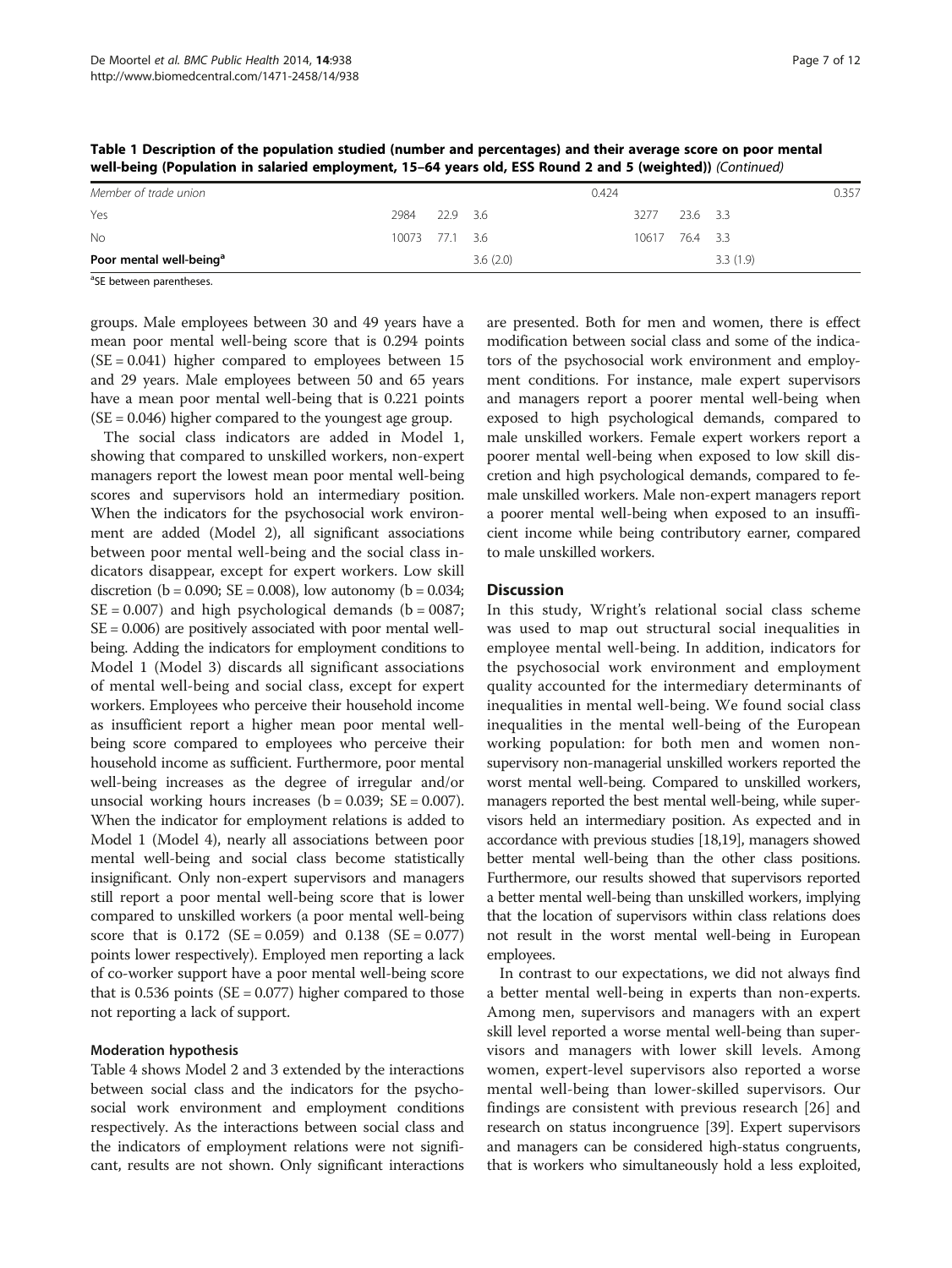## <span id="page-7-0"></span>Table 2 Multilevel models for poor mental well-being in 14,164 employed women aged 15–65 nested within 38 year-cohorts in 19 European countries (ESS 2004/5 and 2010)

|                                                        | Reference model<br>b (SE) | Model 1<br>b(SE)    | Model 2<br>b (SE)     | Model 3<br>b(SE)      | Model 4<br>b (SE)     |
|--------------------------------------------------------|---------------------------|---------------------|-----------------------|-----------------------|-----------------------|
| <b>Fixed effects</b>                                   |                           |                     |                       |                       |                       |
| Constant                                               | 3.368 (0.084)***          | 3.529 (0.096)***    | 3.352 (0.098)***      | 3.048 (0.096)***      | 3.480 (0.096)***      |
| Individual characteristics                             |                           |                     |                       |                       |                       |
| Age                                                    |                           |                     |                       |                       |                       |
| 15-29 years (ref.)                                     |                           |                     |                       |                       |                       |
| 30-49 years                                            | $0.246$ (0.044)***        | $0.247$ (0.044)***  | $0.248$ (0.044)***    | $0.258$ $(0.045)$ *** | $0.240(0.044)$ ***    |
| 50 years and older                                     | $0.230(0.050)$ ***        | $0.214 (0.050)$ *** | $0.231 (0.049)$ ***   | $0.266$ (0.051)***    | $0.203$ $(0.050)$ *** |
| Social Class                                           |                           |                     |                       |                       |                       |
| Unskilled workers (ref.)                               |                           |                     |                       |                       |                       |
| Semi-skilled workers                                   |                           | $-0.144(0.056)$ **  | $-0.046(0.056)$       | $-0.099(0.056)$       | $-0.121(0.056)$ *     |
| Expert workers                                         |                           | $-0.181(0.059)$ **  | 0.022(0.061)          | $-0.031(0.060)$       | $-0.146$ (0.059)*     |
| Non-expert supervisors                                 |                           | $-0.252(0.072)$ *** | $-0.064(0.073)$       | $-0.178$ (0.072)*     | $-0.218(0.072)$ **    |
| Expert supervisors                                     |                           | $-0.182(0.069)$ **  | 0.042(0.073)          | $-0.059(0.071)$       | $-0.140(0.069)$ *     |
| Non-expert managers                                    |                           | $-0.212(0.118)$     | 0.024(0.119)          | $-0.113(0.117)$       | $-0.187(0.118)$       |
| Expert managers                                        |                           | $-0.307(0.100)$ **  | $-0.022(0.103)$       | $-0.158(0.101)$       | $-0.269(0.100)$ **    |
| Psychosocial work environment                          |                           |                     |                       |                       |                       |
| Low skill discretion                                   |                           |                     | $0.095(0.008)$ ***    |                       |                       |
| Low autonomy                                           |                           |                     | $0.033$ $(0.007)$ *** |                       |                       |
| High psychological demands                             |                           |                     | $0.069$ (0.006)***    |                       |                       |
| <b>Employment conditions</b>                           |                           |                     |                       |                       |                       |
| Contract type                                          |                           |                     |                       |                       |                       |
| Permanent (ref.)                                       |                           |                     |                       |                       |                       |
| Non-permanent                                          |                           |                     |                       | 0.025(0.049)          |                       |
| No contract                                            |                           |                     |                       | $0.175$ (0.082)*      |                       |
| Income                                                 |                           |                     |                       |                       |                       |
| Sufficient household income (ref.)                     |                           |                     |                       |                       |                       |
| Contributory earner with insufficient household income |                           |                     |                       | $0.785(0.070)$ ***    |                       |
| Main earner with insufficient household income         |                           |                     |                       | $0.891(0.050)$ ***    |                       |
| Irregular and/or unsocial hours                        |                           |                     |                       | $0.057$ (0.008)***    |                       |
| Employment status                                      |                           |                     |                       |                       |                       |
| Full-time (ref.)                                       |                           |                     |                       |                       |                       |
| Part-time                                              |                           |                     |                       | 0.071(0.044)          |                       |
| Involuntary part-time                                  |                           |                     |                       | $0.162$ (0.071)*      |                       |
| Lack of training                                       |                           |                     |                       | 0.058(0.035)          |                       |
| <b>Employment relations</b>                            |                           |                     |                       |                       |                       |
| Lack of support                                        |                           |                     |                       |                       | 0.490 (0.071)***      |
| Random effects <sup>a</sup>                            |                           |                     |                       |                       |                       |
| Level 1 variance                                       | 3.664 (0.044)             | 3.660 (0.044)       | 3.586 (0.043)         | 3.544 (0.042)         | 3.648 (0.044)         |
| Level 2 variance                                       | 0.035(0.015)              | 0.034(0.015)        | 0.032(0.014)          | 0.029(0.013)          | 0.032(0.014)          |
| Level 3 variance                                       | 0.088(0.037)              | 0.088(0.036)        | 0.090(0.037)          | 0.058(0.026)          | 0.087(0.036)          |
| - 2 loglikelihood                                      | $-29338.4$                | $-29329.3$          | $-29185.3$            | $-29097.5$            | $-29305.4$            |

\*p ≤ 0.05; \*\*p ≤ 0.01; \*\*\*p ≤ 0.001.<br><sup>a</sup>All random effects are significantly different from zero at 95% confidence.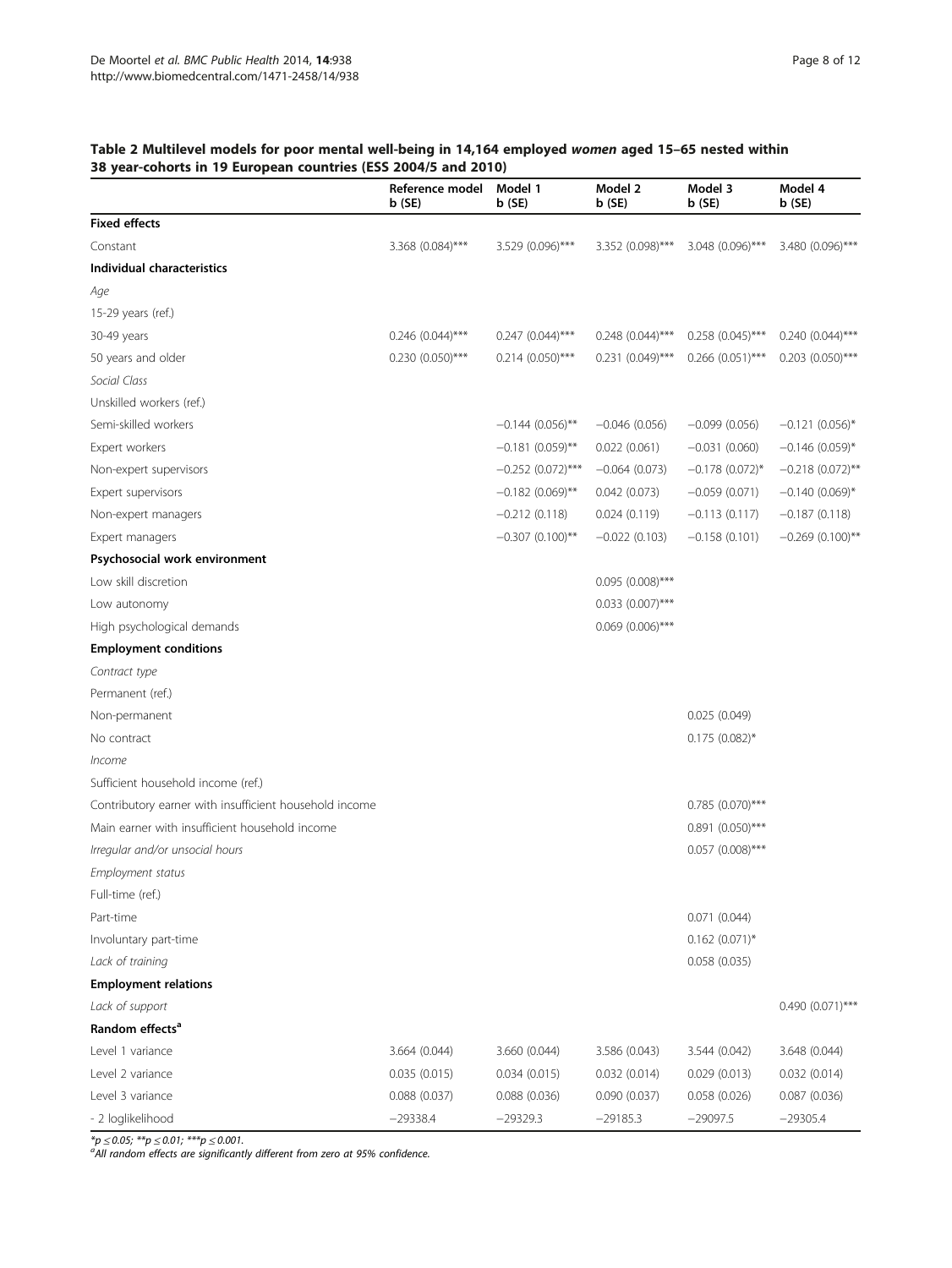## <span id="page-8-0"></span>Table 3 Multilevel models for poor mental well-being in 14,583 employed men aged 15–65 nested within 38 year-cohorts in 19 European countries (ESS 2004/5 and 2010)

| ca: conorto in 12 Earop<br>.u., comunica               | Reference model<br>b(SE) | Model 1<br>b(SE)      | Model 2<br>b(SE)    | Model 3<br>b(SE)    | Model 4<br>b(SE)   |
|--------------------------------------------------------|--------------------------|-----------------------|---------------------|---------------------|--------------------|
| <b>Fixed effects</b>                                   |                          |                       |                     |                     |                    |
| Constant                                               | $3.094$ (0.086)***       | 3.194 (0.096)***      | 3.108 (0.097)***    | 2.809 (0.096)***    | 3.165 (0.096)***   |
| Individual characteristics                             |                          |                       |                     |                     |                    |
| Age                                                    |                          |                       |                     |                     |                    |
| 15-29 years (ref.)                                     |                          |                       |                     |                     |                    |
| 30-49 years                                            | $0.294 (0.041)$ ***      | $0.305(0.041)$ ***    | $0.301 (0.041)$ *** | $0.270(0.042)$ ***  | $0.298(0.041)$ *** |
| 50 years and older                                     | $0.221 (0.046)$ ***      | $0.228$ $(0.046)$ *** | $0.248(0.046)$ ***  | $0.234 (0.047)$ *** | $0.217(0.046)$ *** |
| Social Class                                           |                          |                       |                     |                     |                    |
| Unskilled workers (ref.)                               |                          |                       |                     |                     |                    |
| Semi-skilled workers                                   |                          | $-0.108$ (0.054)*     | $-0.052(0.053)$     | $-0.038(0.054)$     | $-0.096(0.054)$    |
| Expert workers                                         |                          | $-0.020(0.061)$       | $0.127(0.062)^{*}$  | $0.144(0.062)$ *    | $-0.007(0.061)$    |
| Non-expert supervisors                                 |                          | $-0.185(0.059)$ **    | $-0.045(0.060)$     | $-0.098(0.059)$     | $-0.172(0.059)$ ** |
| Expert supervisors                                     |                          | $-0.147(0.065)$ *     | 0.038(0.068)        | $-0.003(0.067)$     | $-0.123(0.065)$    |
| Non-expert managers                                    |                          | $-0.247(0.091)$ **    | $-0.060(0.092)$     | $-0.130(0.091)$     | $-0.224(0.091)$ *  |
| Expert managers                                        |                          | $-0.160(0.077)$ *     | 0.040(0.080)        | $-0.021(0.079)$     | $-0.138(0.077)$    |
| Psychosocial work environment                          |                          |                       |                     |                     |                    |
| Low skill discretion                                   |                          |                       | $0.090(0.008)$ ***  |                     |                    |
| Low autonomy                                           |                          |                       | $0.034$ (0.007)***  |                     |                    |
| High psychological demands                             |                          |                       | $0.087$ (0.006)***  |                     |                    |
| <b>Employment conditions</b>                           |                          |                       |                     |                     |                    |
| Contract type                                          |                          |                       |                     |                     |                    |
| Permanent (ref.)                                       |                          |                       |                     |                     |                    |
| Non-permanent                                          |                          |                       |                     | $-0.045(0.049)$     |                    |
| No contract                                            |                          |                       |                     | 0.037(0.075)        |                    |
| <i>Income</i>                                          |                          |                       |                     |                     |                    |
| Sufficient household income (ref.)                     |                          |                       |                     |                     |                    |
| Contributory earner with insufficient household income |                          |                       |                     | $0.619(0.104)$ ***  |                    |
| Main earner with insufficient household income         |                          |                       |                     | $0.818(0.046)$ ***  |                    |
| Irregular and/or unsocial hours                        |                          |                       |                     | $0.039(0.007)$ ***  |                    |
| Employment status                                      |                          |                       |                     |                     |                    |
| Full-time (ref.)                                       |                          |                       |                     |                     |                    |
| Part-time                                              |                          |                       |                     | $-0.012(0.081)$     |                    |
| Involuntary part-time                                  |                          |                       |                     | 0.159(0.082)        |                    |
| Lack of training                                       |                          |                       |                     | 0.053(0.034)        |                    |
| <b>Employment relations</b>                            |                          |                       |                     |                     |                    |
| Lack of support                                        |                          |                       |                     |                     | 0.536 (0.077)***   |
| Random effects <sup>a</sup>                            |                          |                       |                     |                     |                    |
| Level 1 variance                                       | 3.379 (0.040)            | 3.374 (0.040)         | 3.289 (0.039)       | 3.293 (0.039)       | 3.363 (0.039)      |
| Level 2 variance                                       | 0.023(0.011)             | 0.023(0.011)          | 0.025(0.012)        | 0.020(0.010)        | 0.022(0.011)       |
| Level 3 variance                                       | 0.105(0.040)             | 0.106(0.040)          | 0.105(0.040)        | 0.075(0.029)        | 0.105(0.039)       |
| - 2 loglikelihood                                      | $-29612.5$               | $-29602.9$            | $-29419.7$          | $-29421.1$          | $-29578.5$         |

\*p ≤ 0.05; \*\*p ≤ 0.01; \*\*\*p ≤ 0.001.<br><sup>a</sup>All random effects are significantly different from zero at 95% confidence.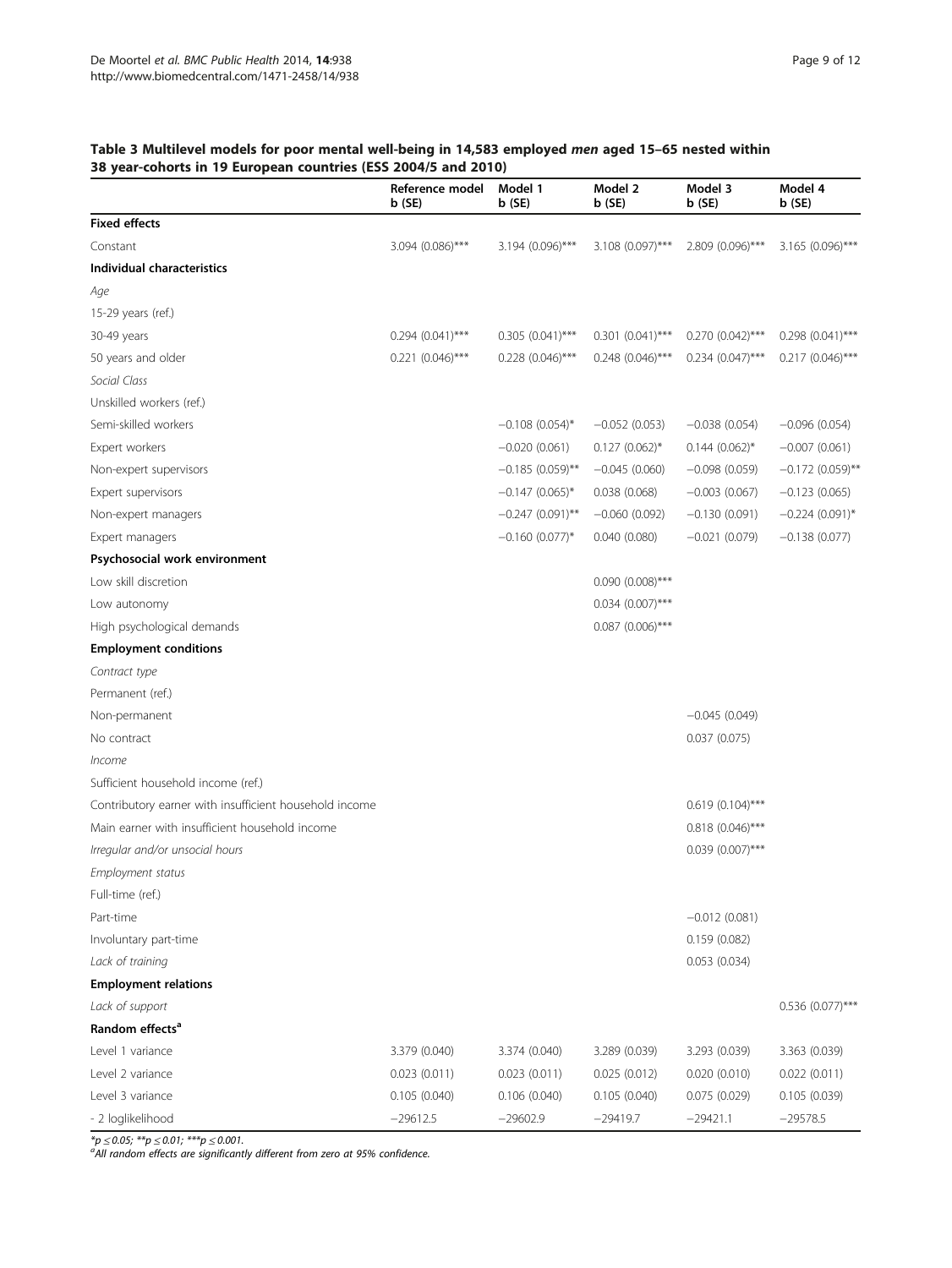| Interactions with<br>psychosocial work<br>environment     | <b>Extended model 2</b><br>for employed women for employed men employment<br>b(SE) | Extended model 2 Interactions with<br>b (SE) | conditions                                                       | <b>Extended model 3</b><br>for employed women for employed men<br>b(SE) | <b>Extended model 3</b><br>b(SE) |
|-----------------------------------------------------------|------------------------------------------------------------------------------------|----------------------------------------------|------------------------------------------------------------------|-------------------------------------------------------------------------|----------------------------------|
| Semi-skilled workers x<br>Low skill discretion            | $0.055(0.023)^{*}$                                                                 |                                              | Semi-skilled workers x Contr.<br>earner w. in. income            | $-0.473(0.188)$ *                                                       |                                  |
| Semi-skilled workers x<br>High psy. demands               | $0.042(0.019)*$                                                                    |                                              | Semi-skilled workers x Lack<br>of training                       | $-0.238(0.118)$ *                                                       |                                  |
| Expert workers x Low<br>skill discretion                  | $0.059(0.034)$ *                                                                   |                                              | Expert workers x Main earner $-0.495$ (0.171)**<br>w. in. income |                                                                         |                                  |
| Expert workers x High<br>psy. demands                     | $0.062(0.020)$ **                                                                  |                                              | Expert workers x Lack of<br>training                             | $-0.312(0.125)$ *                                                       |                                  |
| Non-expert managers $x = -0.115$ (0.047)*<br>Low autonomy |                                                                                    |                                              | Non-expert supervisors x<br>Main earner w. in. income            | $-0.478(0.209)$ *                                                       |                                  |
| Non-expert managers x 0.088 (0.041)*<br>High psy. demands |                                                                                    |                                              | Non-expert managers x<br>Involuntary part-time                   | $1.489(0.600)*$                                                         | $1.141(0.509)*$                  |
| Expert managers x Low $-0.133(0.048)$ **<br>autonomy      |                                                                                    |                                              | Non-expert managers x Lack -0.696 (0.239)**<br>of training       |                                                                         |                                  |
| Expert supervisors x<br>High psy. demands                 |                                                                                    | $0.053(0.24)$ *                              | Non-expert managers x<br>Contr. earner w. in. income             |                                                                         | $0.571$ $(0.845)$ **             |
| Expert managers x High<br>psy. demands                    |                                                                                    | $0.080(0.028)$ **                            |                                                                  |                                                                         |                                  |

#### <span id="page-9-0"></span>Table 4 Summary of significant interaction effects in the multilevel models for poor mental well-being in European employees aged 15–65 nested within 38 year-cohorts in 19 European countries (ESS 2004/5 and 2010)

 $*_{p \leq 0.05; **p \leq 0.01.}$ 

Abbreviations: psy.: psychological; Contr.: Contributory; w. in. income: with insufficient household income.

more empowered class location on the organisational control dimension and on the skill dimension. According to Lundberg et al. [\[39\]](#page-11-0) high-status congruent individuals show an elevated risk for experiencing shaming, that is the sensation of not being regarded and respected in the way one thinks one deserves to be. Shaming experiences are a primary producer of poor mental well-being [[39](#page-11-0)]. Expert managers and supervisors are less exploited. Yet, they also occupy a "contradictory class location" [[25\]](#page-11-0). They can still experience events of domination, for example being disciplined for a poor performance by their own superiors (their owners or their boards). These disciplinary measures are more likely to offend them and evoke feelings of shame, because of inadequate confirmation of their social location by others [\[39\]](#page-11-0). In other words, although expert supervisors and managers are less exploited compared to other employees, the external sanctions they do experience may have a larger impact on their well-being. The finding that occupying an expert location is not always protective of mental well-being is in line with Wright's indicators of skills/ credentials as a measure of social class, rather than with social stratification theory.

Our study also sheds some light on the mechanisms that mediate/moderate the relationship between social class and poor mental well-being among men and women. As regards the moderation hypothesis, both for employed men and women, there is effect modification between social class and some of the indicators of the psychosocial work environment and employment conditions, implying differential vulnerability. As regards the mediation hypothesis, we found, in accordance with previous research on self-reported health [\[18\]](#page-11-0), that explaining the associations between social class and mental well-being involved different mediating factors for men and women. Our results showed that an unfavourable psychosocial work environment and low-quality employment conditions mediate the relation between social class and mental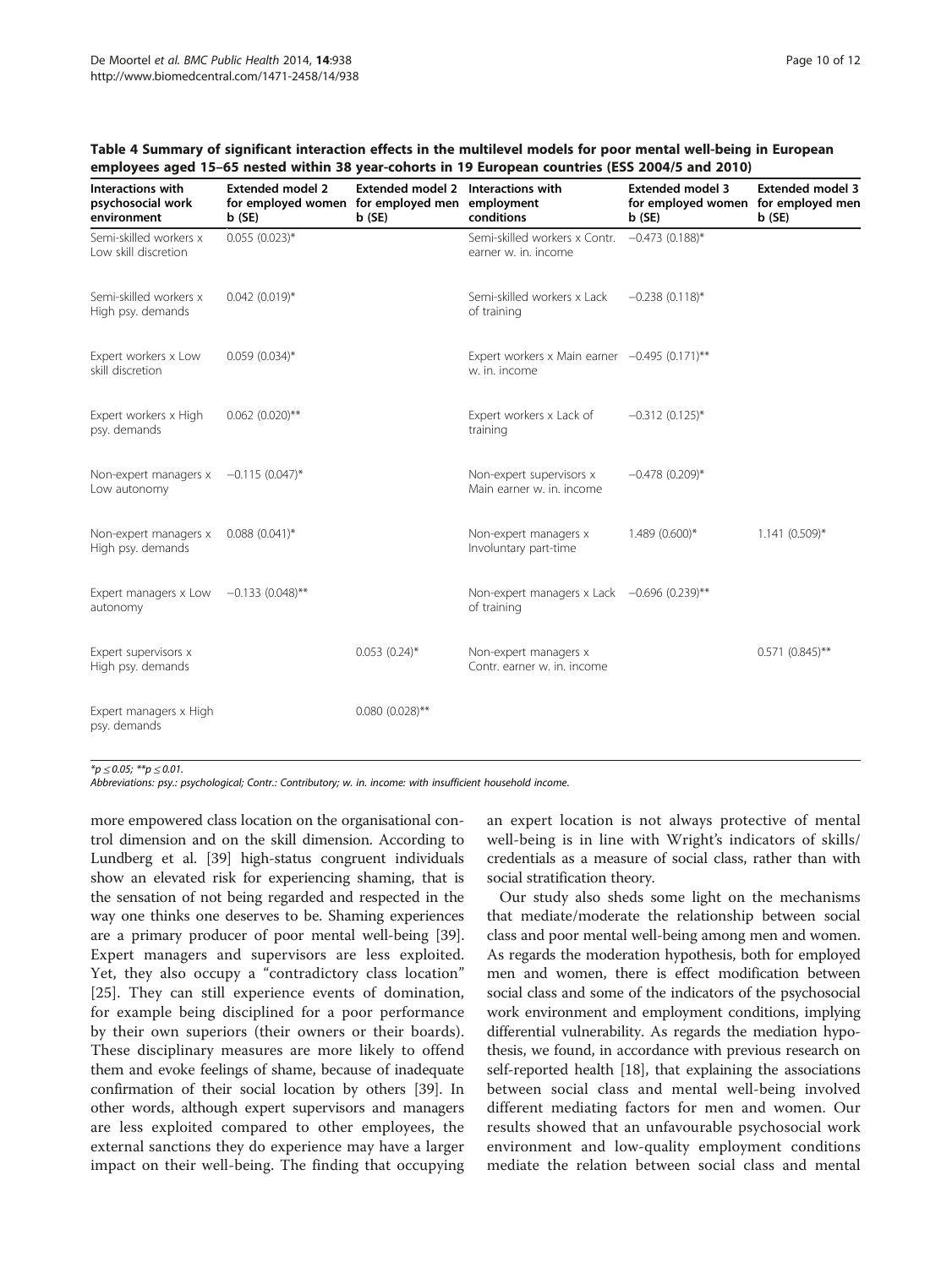well-being for both men and women. However, low-quality employment relations only mediate the relation between social class and mental well-being for men. An explanation for this could be found in differences in social roles and in the different meaning of employment relations for men and women [\[40\]](#page-11-0). Although both men and women place high value on the employee and homemaker roles [\[41](#page-11-0)], typically, employment relations are of higher importance to men, than to women. Historically and culturally throughout the male breadwinner model, men attach more meaning to the labour role which is key to their identity, while the labour role of women is often secondary to their caring/parenting role. Yet, male nonexpert supervisors and managers still experience better mental well-being than male unskilled workers, even after accounting for employment relations. An explanation for this might be that non-expert supervisors and managers reached their position by upward career promotion, rather than as a consequence of a high education. Upward mobility changes the social location of people, but not necessarily their values and expectations. On the contrary, values and expectations will often differ from those of the new sociocultural context [\[39\]](#page-11-0). As a consequence, the expectations of non-expert supervisors and managers about the employment relations could still be similar to the expectations of the lower social classes, and thus be minified. Therefore, the employment relations may have no mediating effect on the relation between mental well-being and social class for these classes.

Interestingly, male expert workers reported the worst mental well-being after controlling for the adverse psychosocial work environment and employment conditions. This finding is consistent with the finding that negatively incongruent individuals report a higher frequency of poor mental well-being, compared to other groups [\[39\]](#page-11-0). Expert workers can be considered negatively incongruent, as they hold a more exploited, less empowered class location on the organisational control dimension and a less exploited, more empowered class location on the skill dimension.

Due to the use of secondary data, our study bears some limitations. First, our data are derived from a cross-sectional sample, so we cannot formally establish the causal direction of the relationships under study. Second, the ISCED-classification used to operationalize skills and expertise is only a proxy for the underlying theoretical concept, as skills and expertise may be recognised without being formally certified by an educational degree [\[25](#page-11-0)]. Including skills and expertise other than acquired through schooling might strengthen the observed theory. Third, the dataset used in this study is a pooled dataset containing data from 2004/2005 and 2010. However, as of 2008, an economic and social crisis has taken place in European countries. This economic crisis has shown to impact mental health and even suicide mortality [[42,43\]](#page-11-0). However, our models show a small between-yearwithin-country variance, indicating that the average mental well-being of employees in a certain country was not that different in 2004/5 compared to 2010.

The present study also has several strengths. First, a clear strength of this study is the use of proxies of relational indicators of social class. Our results underscore the importance of relational indicators of social class for assessing social inequalities in mental health of European employees. They provide a complementary approach to stratification indicators in social epidemiology and public health research. Second, although several studies have underscored that explaining social inequalities in health involves mediation and moderation mechanisms [\[22,26,27\]](#page-11-0), few studies have investigated these mechanisms simultaneously.

#### Conclusions

Social class is related to mental well-being in European employees. From a policy perspective, this study implies that better employee mental well-being and less social inequalities could be achieved by initiatives addressing the unequal social relations generated by structural positions in the labour process, such as regular meetings between representatives of employers and different groups of employees. Vertical bureaucracy, typically associated with Fordist systems, should be transformed into more horizontal organisational structures [\[44\]](#page-11-0). Moreover, our results underline the importance of the psychosocial work environment, of the employment conditions and relations for understanding social class inequalities in mental well-being and for improving the mental well-being of European employees.

#### Competing interests

The authors declare that they have no competing interests.

#### Authors' contributions

DMD and VRC have contributed to the conception and design of the study. DMD prepared the data and performed the statistical analyses. All authors were involved in the interpretation of the data and in drafting and revising the manuscript. All authors read and approved the final manuscript.

#### Acknowledgements

The research for this article has been supported by the Research council of the Vrije Universiteit Brussel, Belgium (research grant 'OZR2094'), by the Research Foundation Flanders (G.0440.09 N) and the SOPHIE-project which has received funding from the European Community's Seventh Framework Program Health (FP7/2007-2013) under grant agreement no. 278173.

#### Author details

<sup>1</sup>Department of Sociology, Vrije Universiteit Brussel, Pleinlaan 2, 1050 Brussel, Belgium. <sup>2</sup> Health Inequalities Research Group, Employment Conditions Knowledge Network (GREDS\Emconet), Universitat Pompeu Fabra, Plaça de la Mercè 10-12, 08002 Barcelona, Spain. <sup>3</sup> Bloomberg Faculty of Nursing University of Toronto, Toronto, ON M5T 1P8, Canada. <sup>4</sup>College of Health Sciences, Korea University, Seoul 136-703, Korea.

#### Received: 3 April 2014 Accepted: 26 August 2014 Published: 9 September 2014